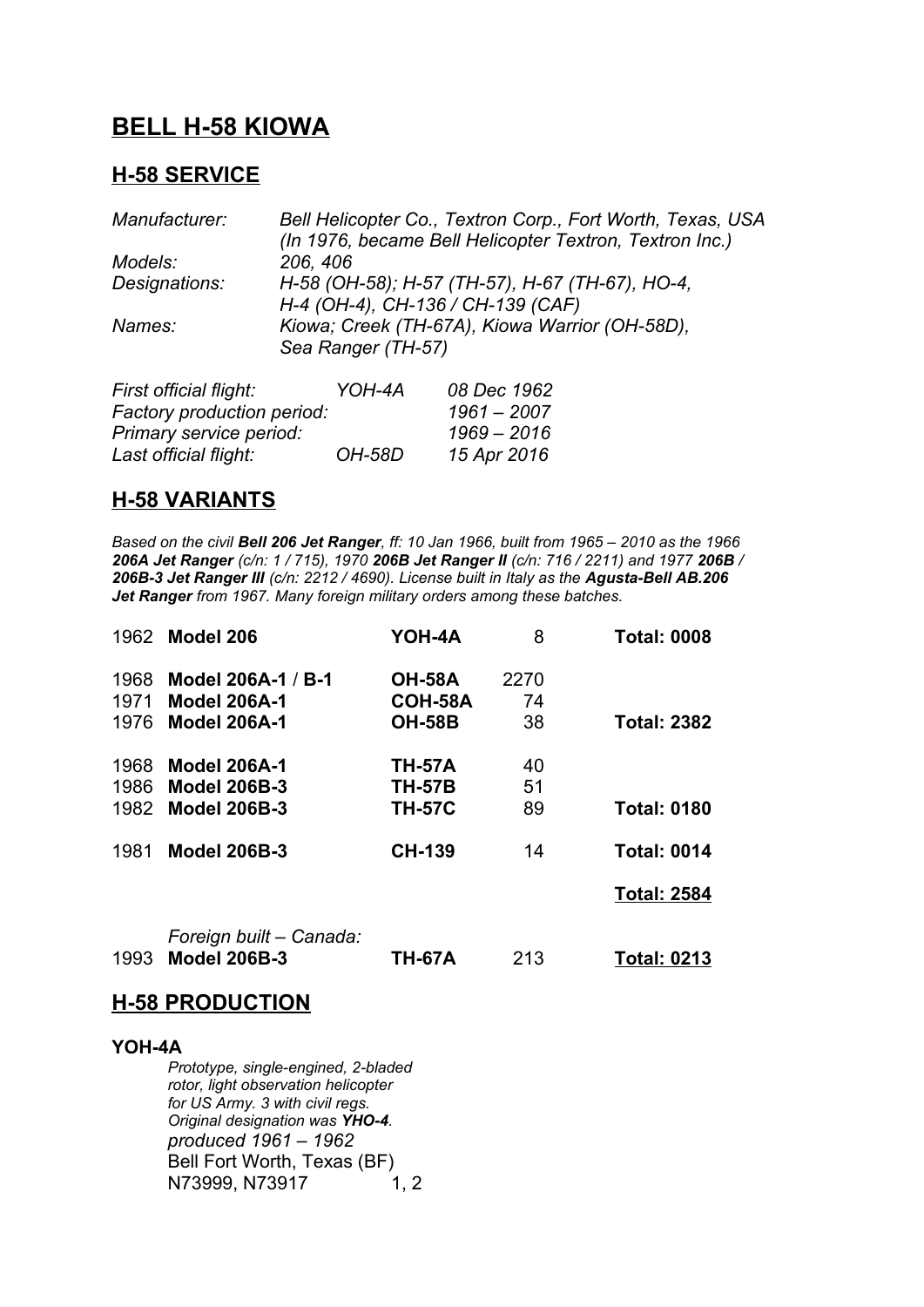| N73933                                                            | 3                   |      |                    |  |
|-------------------------------------------------------------------|---------------------|------|--------------------|--|
| 62-4202 / 62-4206                                                 | 4/8                 |      | 8 Total: 0008      |  |
| <b>OH-58A</b>                                                     |                     |      |                    |  |
| Redesigned fuselage based on civil Model                          |                     |      |                    |  |
| 206, engine / rotor upgrade. US supplied                          |                     |      |                    |  |
| kits for Australian assembled version with                        |                     |      |                    |  |
| local model number CA-32 (Model 206B-1).                          |                     |      |                    |  |
| First 2 as civil test helicopters.<br>produced 1968 - 1977        |                     |      |                    |  |
|                                                                   |                     |      |                    |  |
| Bell Fort Worth, Texas (BF)                                       |                     |      |                    |  |
| N4782R, N4783R                                                    | 39998, 39999        | 2    |                    |  |
| 68-16687 / 68-16986                                               | 40001 / 40300       |      |                    |  |
| 69-16080 / 69-16397                                               | 40301 / 40600       |      |                    |  |
| 70-15050 / 70-15649                                               | 40601 / 41200       |      |                    |  |
| 71-20340 / 71-20865                                               | 41201 / 41726       |      |                    |  |
| 72-21061 / 72-21460                                               | 41727 / 42126       |      |                    |  |
| 73-21861 / 73-21934                                               | 42127 / 42200       | 2200 |                    |  |
| (Australia – RAAF)                                                |                     |      |                    |  |
| A17-001 / A17-012                                                 | 44501 / 44512       | 12   |                    |  |
| (Spain)                                                           |                     |      |                    |  |
| HR.12B-6 / HR.12B-17                                              | 42224 / 42235       | 12   |                    |  |
| Foreign assembled - Australia:                                    |                     |      |                    |  |
| Commonwealth Aircraft Corp. (CAC),                                |                     |      |                    |  |
| Melbourne, Victoria, Australia                                    |                     |      |                    |  |
| (RAAF)                                                            |                     |      |                    |  |
| A17-013 / A17-056                                                 | 44513 / 44556       |      | 44 Total: 2270     |  |
|                                                                   |                     |      |                    |  |
|                                                                   | (CA32-13 / CA32-56) |      |                    |  |
| COH-58A                                                           |                     |      |                    |  |
| As OH-58A, export version for Canada.<br>CAF designation: CH-136. |                     |      |                    |  |
| produced 1971 - 1972                                              |                     |      |                    |  |
| Bell Fort Worth, Texas (BF)                                       |                     |      |                    |  |
| 71-20866 / 71-20939                                               | 44001 / 44074       |      | 74 Total: 0074     |  |
| Delivered as:                                                     |                     |      |                    |  |
| (CAF) 136201 / 136274                                             |                     |      |                    |  |
| <b>OH-58B</b>                                                     |                     |      |                    |  |
| As OH-58A, export version.                                        |                     |      |                    |  |
| produced                                                          |                     |      |                    |  |
| Bell Fort Worth, Texas (BF)                                       |                     |      |                    |  |
| (Austria) 3C-OA / 3C-OL 42239 / 42250                             |                     | 12   |                    |  |
|                                                                   | 42201 / 42223       | 23   |                    |  |
| (Israel) 123 / 145                                                |                     | 3    | <b>Total: 0038</b> |  |
| (Turkey) 10426 / 10428                                            | 42236 / 42238       |      |                    |  |
| <b>TH-57A Sea Ranger</b>                                          |                     |      |                    |  |
| As OH-58A, trainer version for US Navy.                           |                     |      |                    |  |
| produced 1968                                                     |                     |      |                    |  |
| Bell Fort Worth, Texas (BF)                                       |                     |      |                    |  |
| BuNo. 157355 / 157394 5001 / 5040                                 |                     |      | 40 Total: 0040     |  |
| <b>TH-57B Sea Ranger</b>                                          |                     |      |                    |  |
| As TH-57A, engine / avionics upgrade.                             |                     |      |                    |  |
| produced                                                          |                     |      |                    |  |
| Bell Fort Worth, Texas (BF)                                       |                     |      |                    |  |
| BuNo. 161695 / 161701 mixed 3437 to 3545                          |                     |      |                    |  |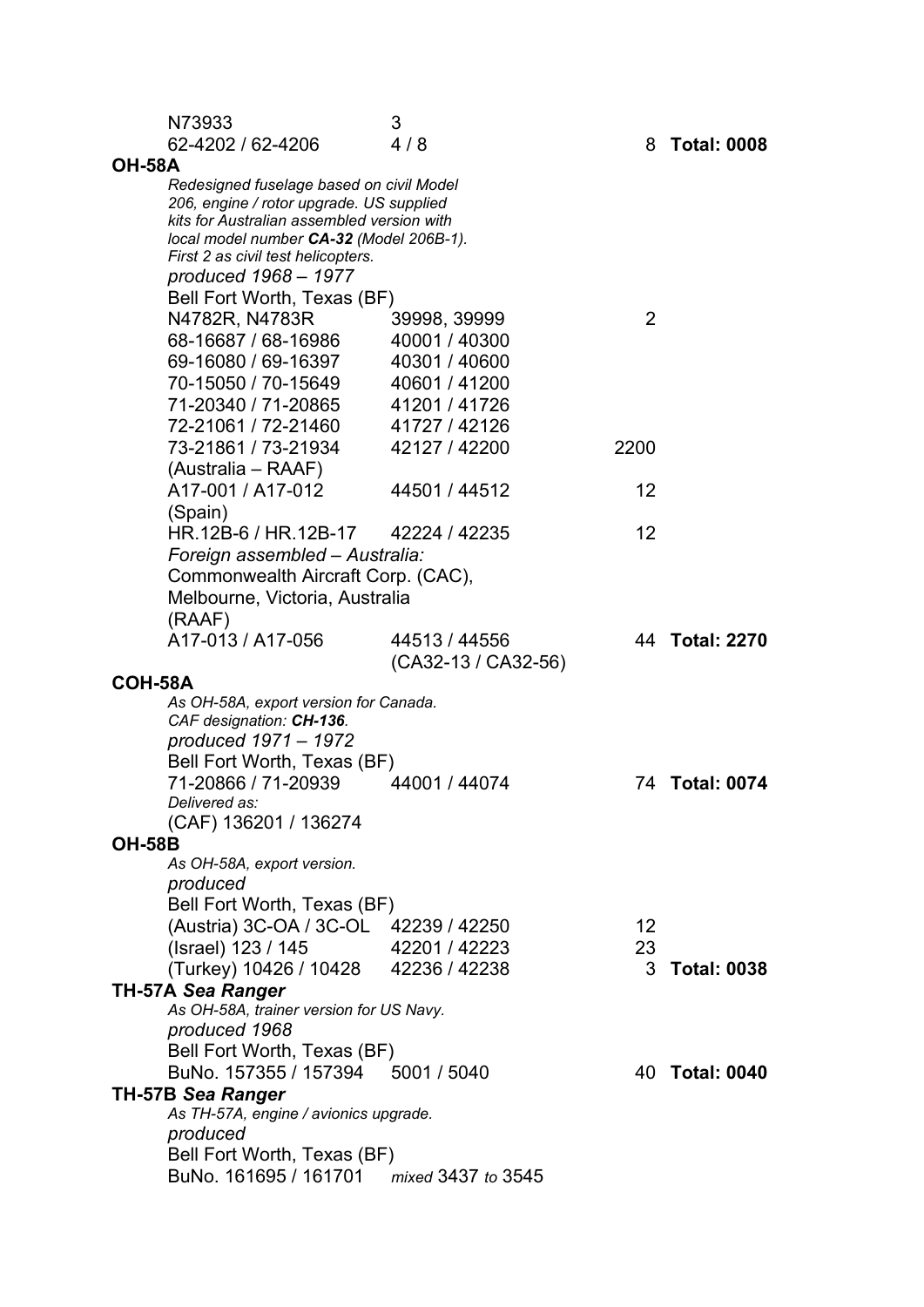|               | BuNo. 162803 / 162810                         | 3828 / 3835        |     |                    |
|---------------|-----------------------------------------------|--------------------|-----|--------------------|
|               | BuNo. 163312 / 163347                         | 3882 / 3917        |     | 51 Total: 0051     |
|               | <b>TH-57C Sea Ranger</b>                      |                    |     |                    |
|               | As TH-58B, engine / avionics (IFR) upgrade.   |                    |     |                    |
|               | produced                                      |                    |     |                    |
|               | Bell Fort Worth, Texas (BF)                   |                    |     |                    |
|               | BuNo. 162013 / 162067 mixed 3572 to 3742      |                    |     |                    |
|               | BuNo. 162666 / 162686                         | mixed 3747 to 3781 |     |                    |
|               | BuNo. 162811 / 162823                         | 3836 / 3848        |     | 89 Total: 0089     |
| <b>CH-139</b> |                                               |                    |     |                    |
|               | As civil Model 206B-3, export version         |                    |     |                    |
|               | for Canada. All given Canadian civil          |                    |     |                    |
|               | reg. in 1992.<br>produced 1980 - 1981         |                    |     |                    |
|               | <b>Bell Fort Worth, Texas</b>                 |                    |     |                    |
|               | (CAF) 139301 / 139314    mixed 3324 to 3391   |                    |     | 14 Total: 0014     |
|               |                                               |                    |     |                    |
|               |                                               |                    |     | <b>Total: 2584</b> |
|               |                                               |                    |     |                    |
|               | Foreign built - Canada:                       |                    |     |                    |
|               | <b>TH-67A Creek</b>                           |                    |     |                    |
|               | As civil Model 206B-3, trainer version for US |                    |     |                    |
|               | Army, prototype was designated as YTH-67A.    |                    |     |                    |
|               | US Army deliveries only with a US civil reg.  |                    |     |                    |
|               | produced 1993 - 2007                          |                    |     |                    |
|               | Bell Canada, Mirabel, Quebec, Canada          |                    |     |                    |
|               | civil reg.                                    | 5101 / 5237        |     |                    |
|               | civil reg.                                    | 5268 / 5313        | 183 |                    |
|               | (Taiwan) 201 / 230                            | 5238 / 5267        | 30  | <b>Total: 0213</b> |

### **H-58 CONVERSIONS & TRANSFERS**

# **US Army**

| GOH-58A       | 24  | OH-58A, conversions to ground instruction duties.                     |                                                                         |  |
|---------------|-----|-----------------------------------------------------------------------|-------------------------------------------------------------------------|--|
| JOH-58A       | 3   | OH-58A, temporary conversions for test duties.                        |                                                                         |  |
| <b>OH-58C</b> | 438 | OH-58A, 1976, engine upgrade, flat windscreen and various             |                                                                         |  |
|               |     | internal improvements. First 3 were prototypes.                       |                                                                         |  |
|               |     | Sub variants: OH-58C(FG), OH-58C(RG).                                 |                                                                         |  |
| (GOH-58C)     | 5   | OH-58C, conversions to ground instruction duties.                     |                                                                         |  |
| $(JOH-58C)$ 2 |     | OH-58C, temporary conversions for test duties.                        |                                                                         |  |
|               |     | (Model 406) OH-58D Kiowa Warrior                                      |                                                                         |  |
|               | 641 |                                                                       | OH-58A/C, 1983-2016, remanufactured close-combat air support / scout    |  |
|               |     |                                                                       | version. Engine upgrade, 4-bladed rotor, mast mounted "ball" sight with |  |
|               |     | various sensors, avionics upgrade. From 1988 had armament fitted with |                                                                         |  |
|               |     |                                                                       | unofficial designation: AH-58D. 601 to US Army, 40 to Taiwan.           |  |
|               |     | Same s/n:                                                             | New c/n:                                                                |  |
|               |     | 68-16748, 68-16754                                                    | 43001, 43002                                                            |  |
|               |     | 69-16139, 69-16322                                                    | 43003, 43004                                                            |  |
|               |     | 69-16285                                                              | 43005                                                                   |  |
|               |     | New $s/n$ :                                                           | New $c/n$ :                                                             |  |
|               |     | 83-24129 / 83-24144                                                   | 43006 / 43021                                                           |  |
|               |     | 85-24690 / 85-24733                                                   | 43022 / 43065                                                           |  |
|               |     | 86-08901 / 86-08939                                                   | 43066 / 43104                                                           |  |
|               |     | 87-00725 / 87-00760                                                   | 43105 / 43140                                                           |  |
|               |     |                                                                       |                                                                         |  |